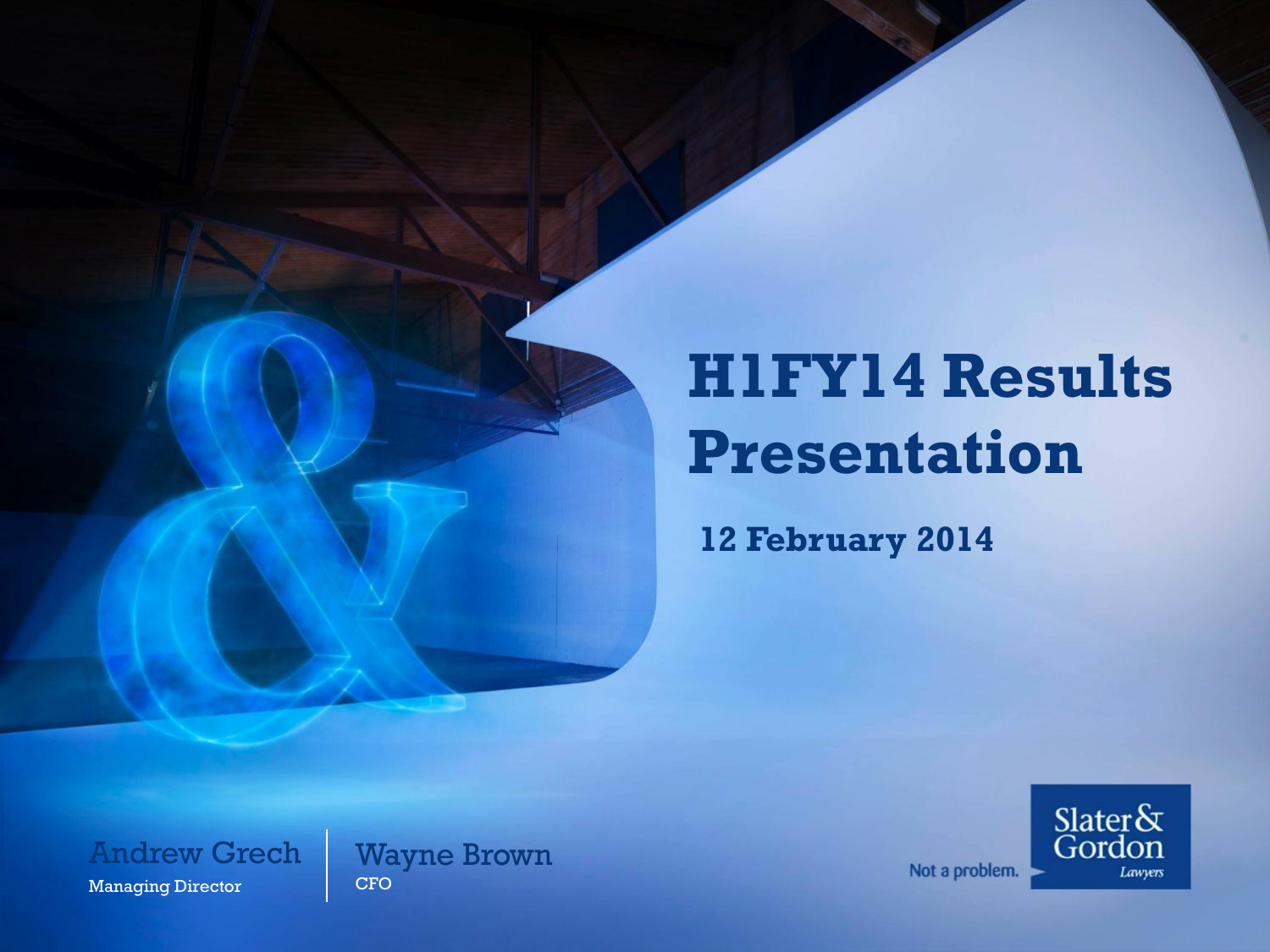### **Disclaimer**



This document has been prepared by Slater & Gordon Limited (**S&G**) and comprises written materials/slides for a presentation concerning S&G.

This presentation is for information purposes only and does not constitute or form part of any offer or invitation to acquire, sell or otherwise dispose of, or issue, or any solicitation of any offer to sell or otherwise dispose of, purchase or subscribe for, any securities, nor does it constitute investment advice, nor shall it or any part of it nor the fact of its distribution form the basis of, or be relied on in connection with, any contract or investment decision.

Certain statements in this presentation are forward looking statements. You can identify these statements by the fact that they use words such as "anticipate", "estimate", "expect", "project", "intend", "plan", "believe", "target", "may", "assume" and words of similar import. These forward looking statements speak only as at the date of this presentation. These statements are based on current expectations and beliefs and, by their nature, are subject to a number of known and unknown risks and uncertainties that could cause the actual results, performances and achievements to differ materially from any expected future results, performance or achievements expressed or implied by such forward looking statements.

No representation, warranty or assurance (express or implied) is given or made by S&G that the forward looking statements contained in this presentation are accurate, complete, reliable or adequate or that they will be achieved or prove to be correct. Except for any statutory liability which cannot be excluded, S&G and its respective officers, employees and advisers expressly disclaim any responsibility for the accuracy or completeness of the forward looking statements and exclude all liability whatsoever (including negligence) for any direct or indirect loss or damage which may be suffered by any person as a consequence of any information in this presentation or any error or omission therefrom.

Subject to any continuing obligation under applicable law or any relevant listing rules of the ASX, S&G disclaims any obligation or undertaking to disseminate any updates or revisions to any forward looking statements in these materials to reflect any change in expectations in relation to any forward looking statements or any change in events, conditions or circumstances on which any statement is based. Nothing in these materials shall under any circumstances create an implication that there has been no change in the affairs of S&G since the date of this presentation.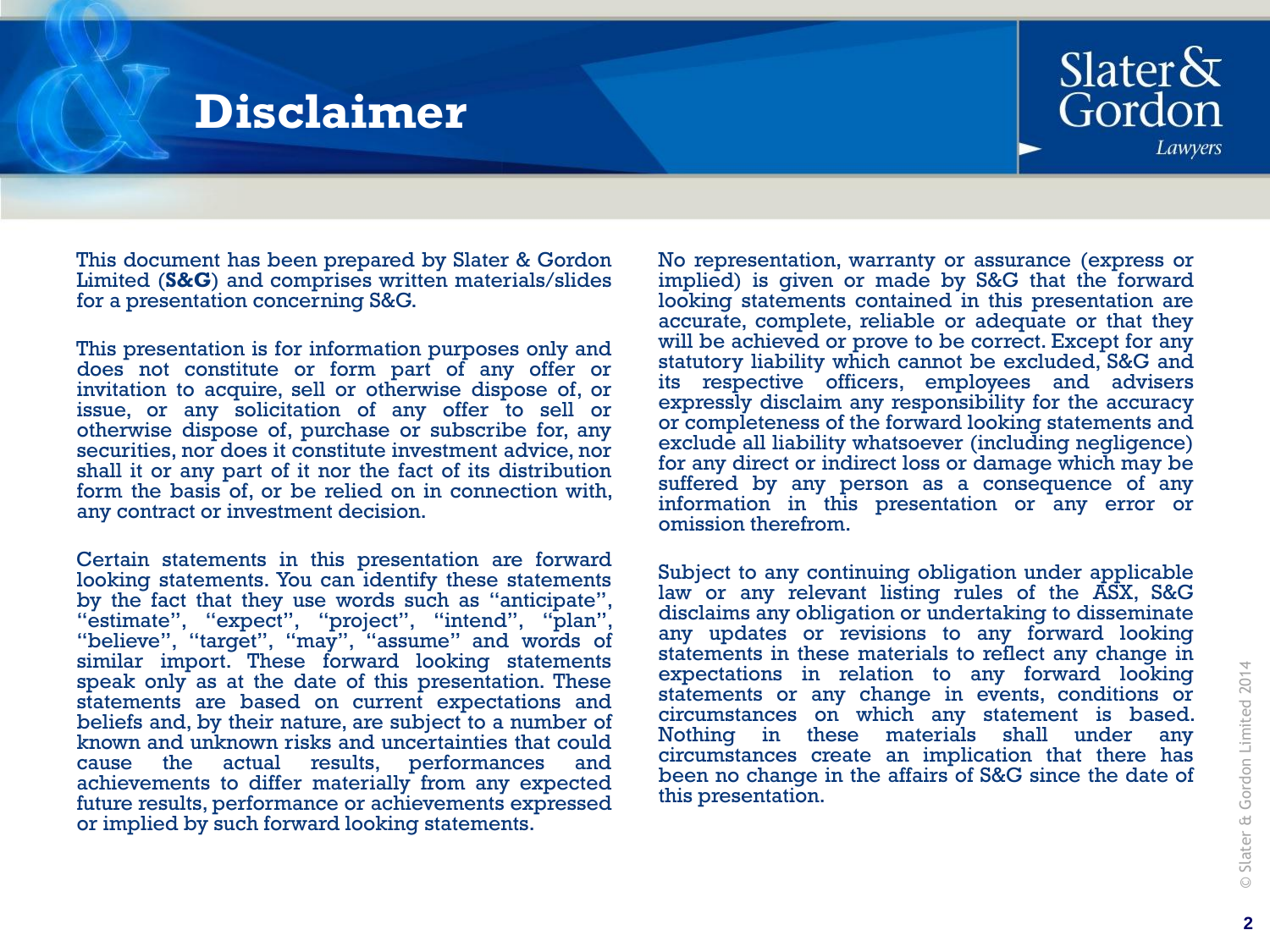### **Key Points**





*2. Assumes GBP:AUD exchange rate of £0.57*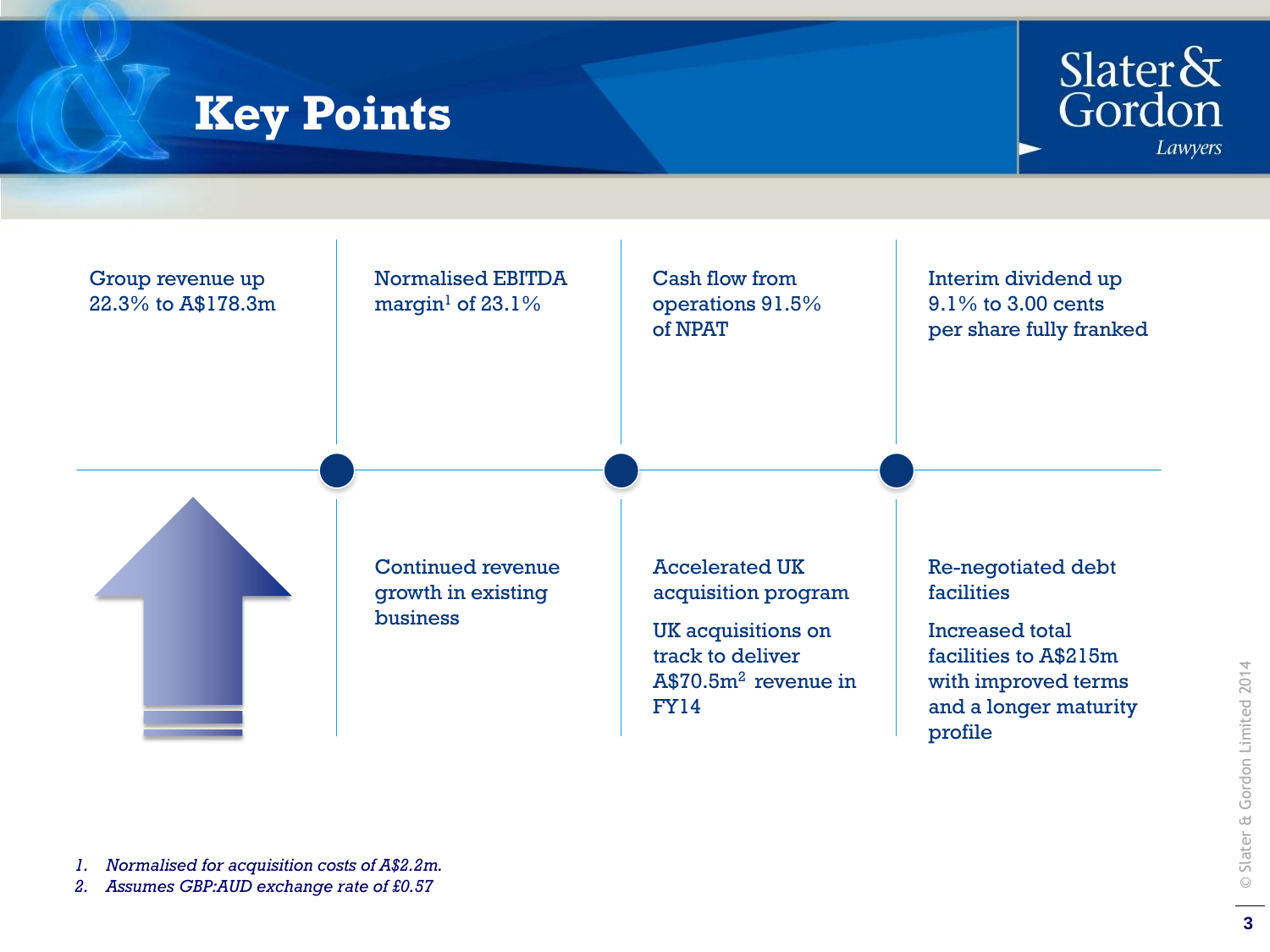# **H1 FY14 – Financial Results**



|                                  | <b>H1 FY14</b><br>A\$M | HI FY13<br>A\$M | A\$M<br><b>Change</b> | $\frac{0}{6}$<br><b>Change</b> |
|----------------------------------|------------------------|-----------------|-----------------------|--------------------------------|
| <b>Revenue</b>                   | 178.3                  | 145.8           | 32.5                  | 22.3%                          |
| EBITDA*                          | 41.0                   | 33.3            | 7.7                   | 23.1%                          |
| <b>EBITDA Margin*</b>            | 23.1%                  | 23.0%           |                       |                                |
| EBIT*                            | 37.4                   | 30.8            | 6.6                   | 21.4%                          |
| <b>EBIT Margin*</b>              | 21.1%                  | 21.2%           |                       |                                |
| <b>NPAT*</b>                     | 24.5                   | 19.1            | 5.4                   | 28.3%                          |
| <b>Acquisition Costs</b>         | 2.2                    | 0.1             | 2.1                   |                                |
|                                  | <b>Cents</b>           | <b>Cents</b>    | <b>Cents Change</b>   | % Change                       |
| <b>Basic EPS</b>                 | 11.5                   | 11.2            | 0.3                   | 2.7%                           |
| <b>Basic EPS* (Normalised)</b>   | 12.3                   | 11.2            | 1.1                   | 9.8%                           |
| <b>Diluted EPS* (Normalised)</b> | 12.1                   | 11.0            | 1.1                   | 10.0%                          |
| <b>Dividend</b>                  | 3.00                   | 2.75            | 0.25                  | 9.1%                           |

*\* Normalised for acquisition costs*

**4**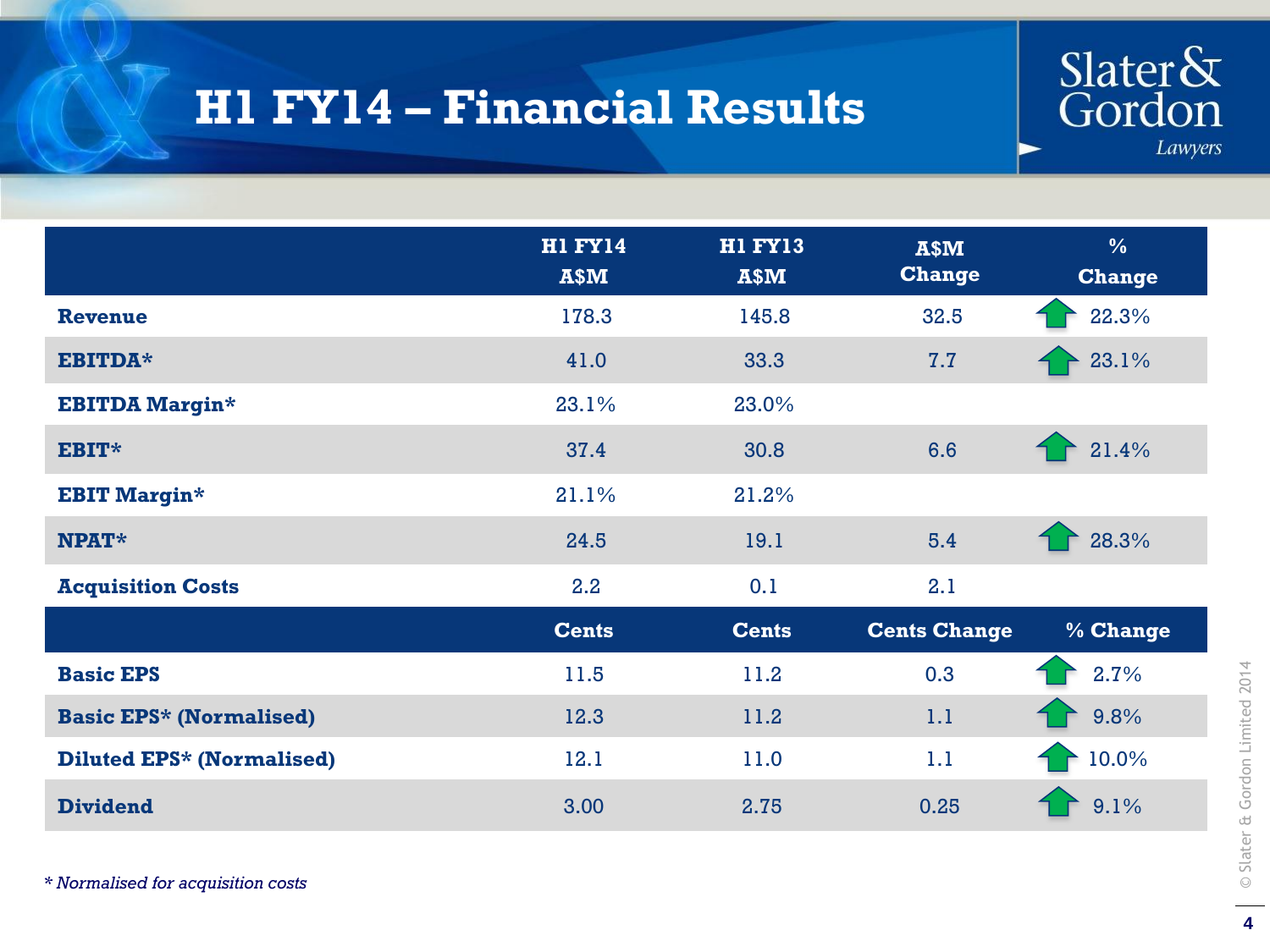## **H1 FY14 EBITDA Bridge**



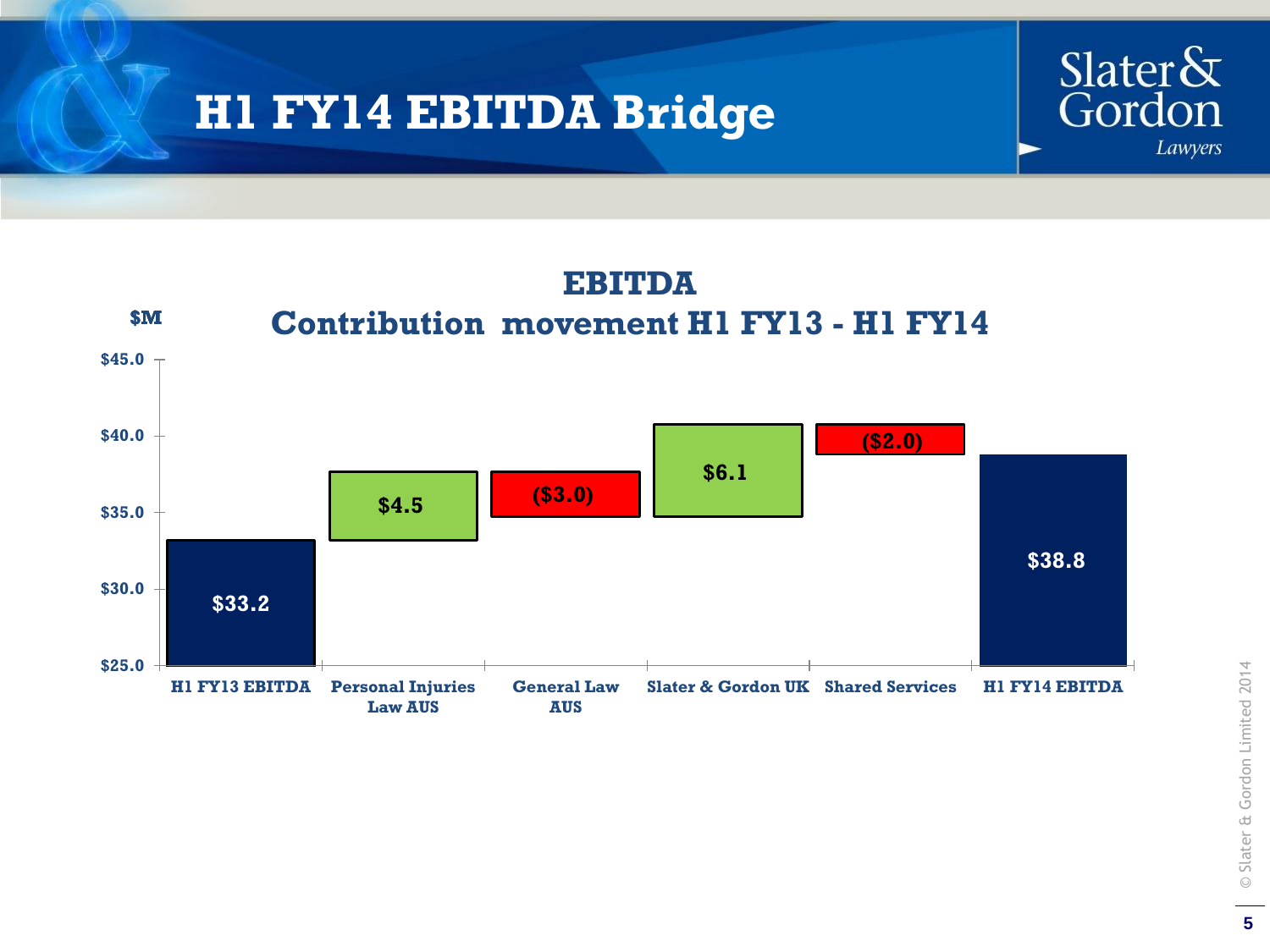## **Australian Operations**



### **Personal Injury Law**

Achieved >5% revenue growth

Strong performance in Victoria

Improved performance in NSW post legislative change

Queensland performance improving



### **General Law**

Key operational metrics in Conveyancing, Succession and Family Law all showing positive trends

PLS achieved >10% revenue growth

B&SLS in a re-investment phase:

- Re-building project litigation pipeline (Class Actions)
- Re-positioning underperforming specialist practice groups
- Investing in specialist practice areas
	- estate litigation
	- criminal defence; and
	- employment law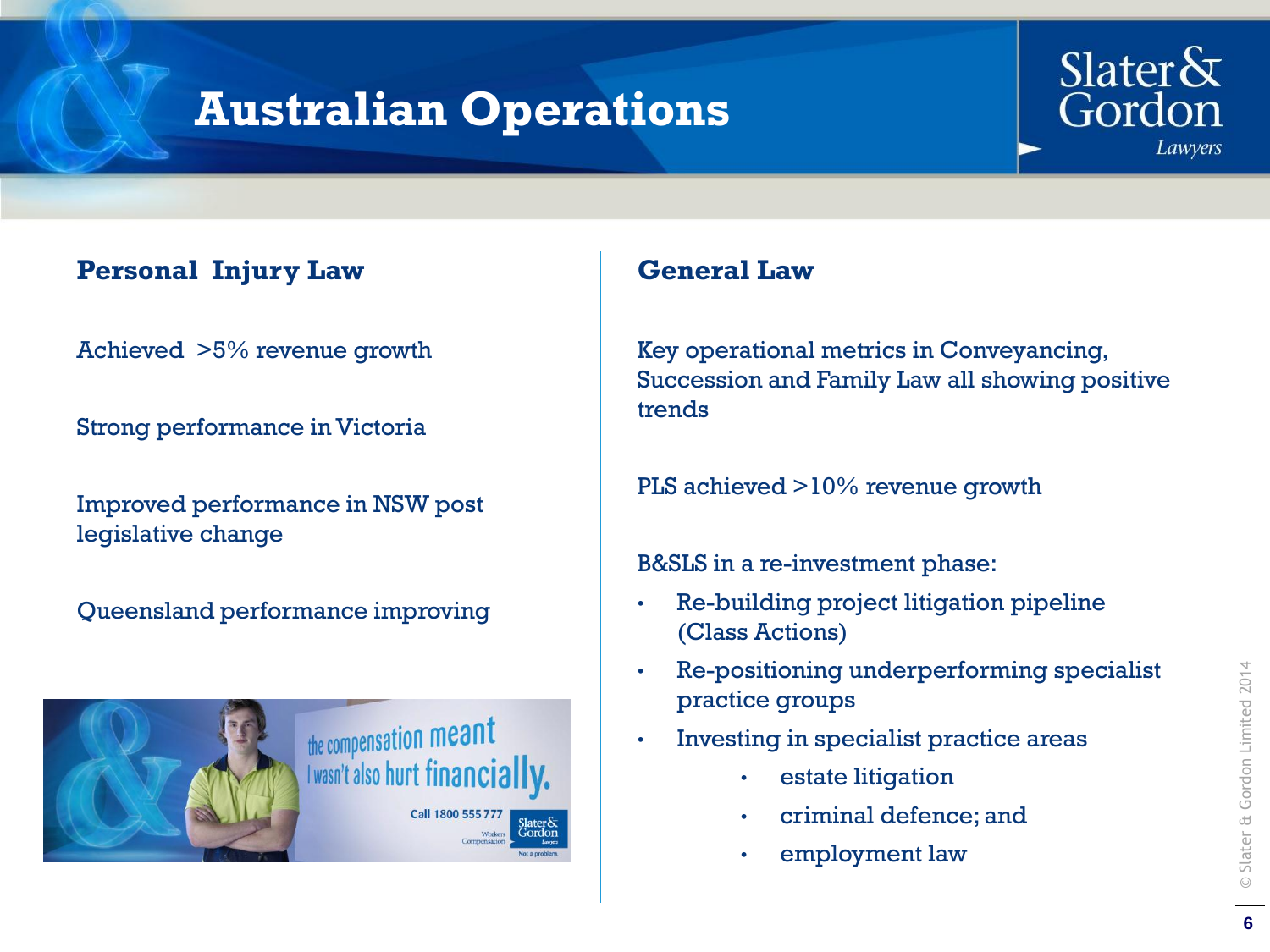### **UK Operations**



- **Existing operations meeting expectations** 
	- 18 months and UK operations now well established
	- Direct to consumer advertising program launched in September 2013 early signs positive with increased new client enquiries in key areas of PI work
	- Substantial investment of management resources to ensure integration process is successfully executed
- Fast tracked acquisition program
	- PI market share now  $~5\%$
	- Acquired firms (Taylor Vinters, Goodmans, Pickerings and Fentons) on track to meet expectations
	- Pannone completion this month



**FORMERLY** E Russell Jones & Walker

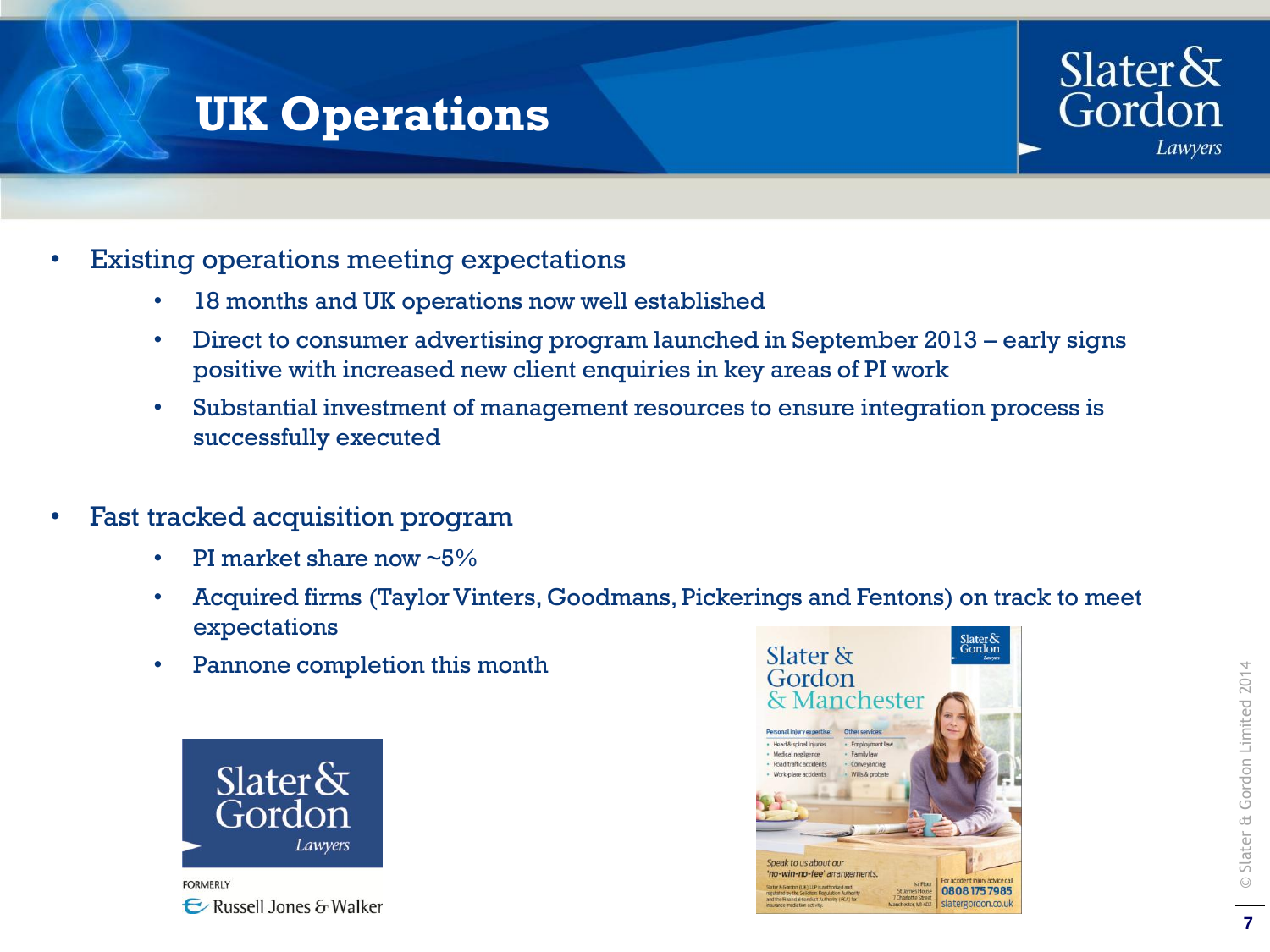### **Outlook FY14**



#### Group revenue target of A\$395m

Normalised EBITDA margin of 24-25%

Cash flow from Operations as a % of NPAT >70%

**Aus. PI Practice**  expected to continue to achieve  $> 5\%$ revenue growth

**Aus. General Law Practices** expected to achieve around 8% revenue growth

### **UK practice**  FY14 forecast revenue of A\$84m<sup>1</sup> (excluding acquisitions)

Post acquisitions total FY14 UK revenue of A\$155m<sup>1</sup> and EBITDA margin 20+%

*1. Assumes GBP:AUD exchange rate of £0.57*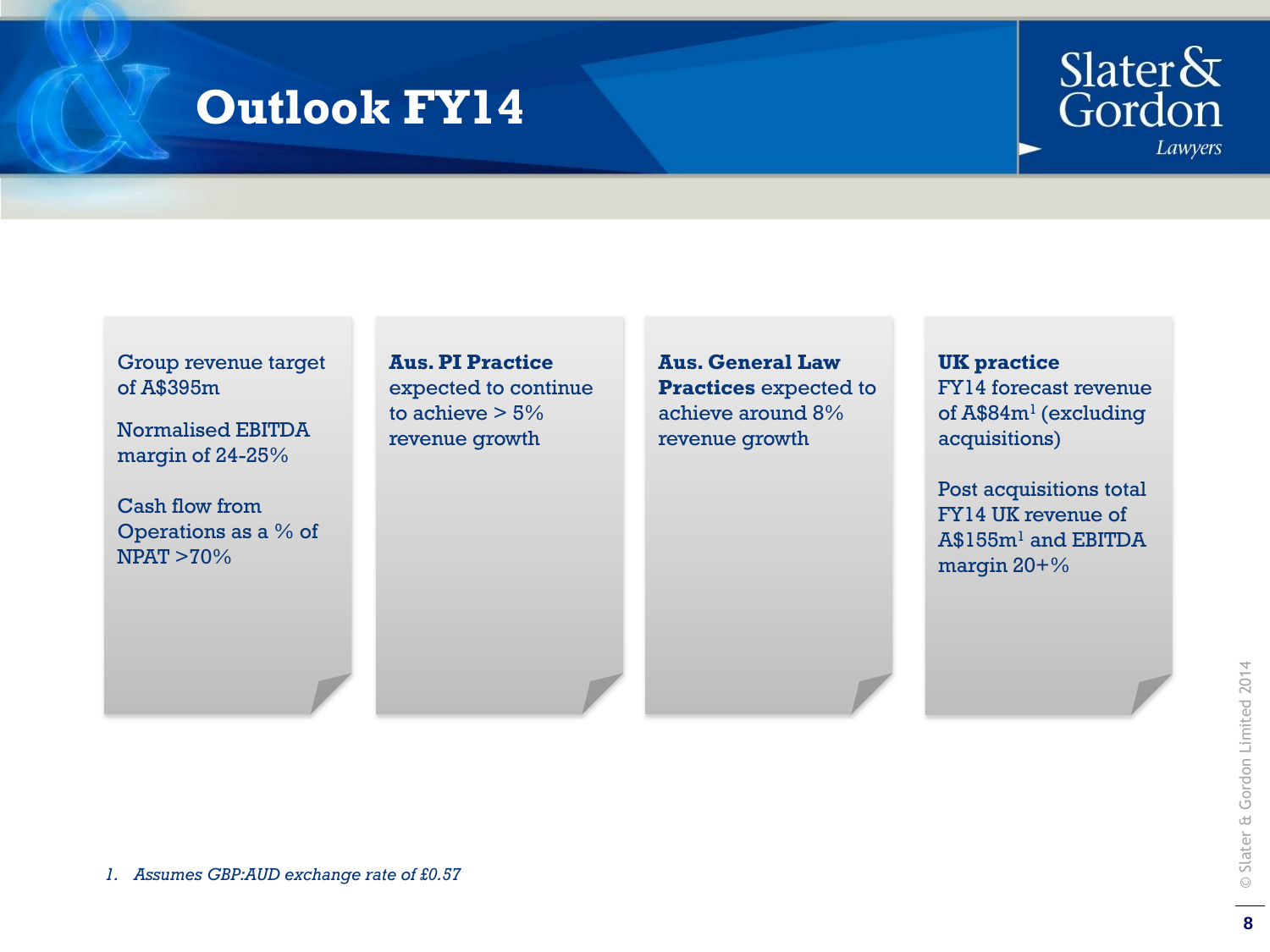### **Appendix 1: Financial Results (Aus vs UK)**



|                               | <b>AUST</b><br>\$M\$ | <b>UK</b><br>\$M\$ | <b>H1 FY14</b><br>\$M\$ | HI FY13<br>\$M\$ | \$M\$<br><b>Change</b>        | $\frac{9}{6}$<br><b>Change</b> |
|-------------------------------|----------------------|--------------------|-------------------------|------------------|-------------------------------|--------------------------------|
| <b>Revenue</b>                | 116.9                | 61.4               | 178.3                   | 145.8            | 32.5                          | 22.3%                          |
| <b>EBITDA</b>                 | 26.8                 | 12.0               | 38.8                    | 33.2             | 5.6                           | 16.9%                          |
| <b>EBITDA Margin</b>          | 23.1%                | 19.5%              | 21.9%                   | 22.9%            |                               |                                |
| <b>EBIT</b>                   | 25.1                 | 10.1               | 35.2                    | 30.7             | 4.5                           | 14.7%                          |
| <b>EBIT Margin</b>            | 21.6%                | 16.4%              | 19.8%                   | 21.2%            |                               |                                |
| <b>NPAT</b>                   | 15.7                 | 7.3                | 23.0                    | 19.0             | 4.0                           | 21.1%                          |
| <b>NPAT Margin</b>            | 13.4%                | 11.9%              | 12.9%                   | 13.0%            |                               |                                |
|                               |                      |                    | <b>Cents</b>            | <b>Cents</b>     | <b>Cents</b><br><b>Change</b> | $\frac{0}{6}$<br><b>Change</b> |
| <b>Basic EPS</b>              |                      |                    | 11.5                    | 11.2             | 0.3                           | 2.7%                           |
| <b>Diluted EPS</b>            |                      |                    | 11.3                    | 10.9             | 0.4                           | 3.7%                           |
| <b>Fully Franked Dividend</b> |                      |                    | 3.00                    | 2.75             | 0.25                          | 9.1%                           |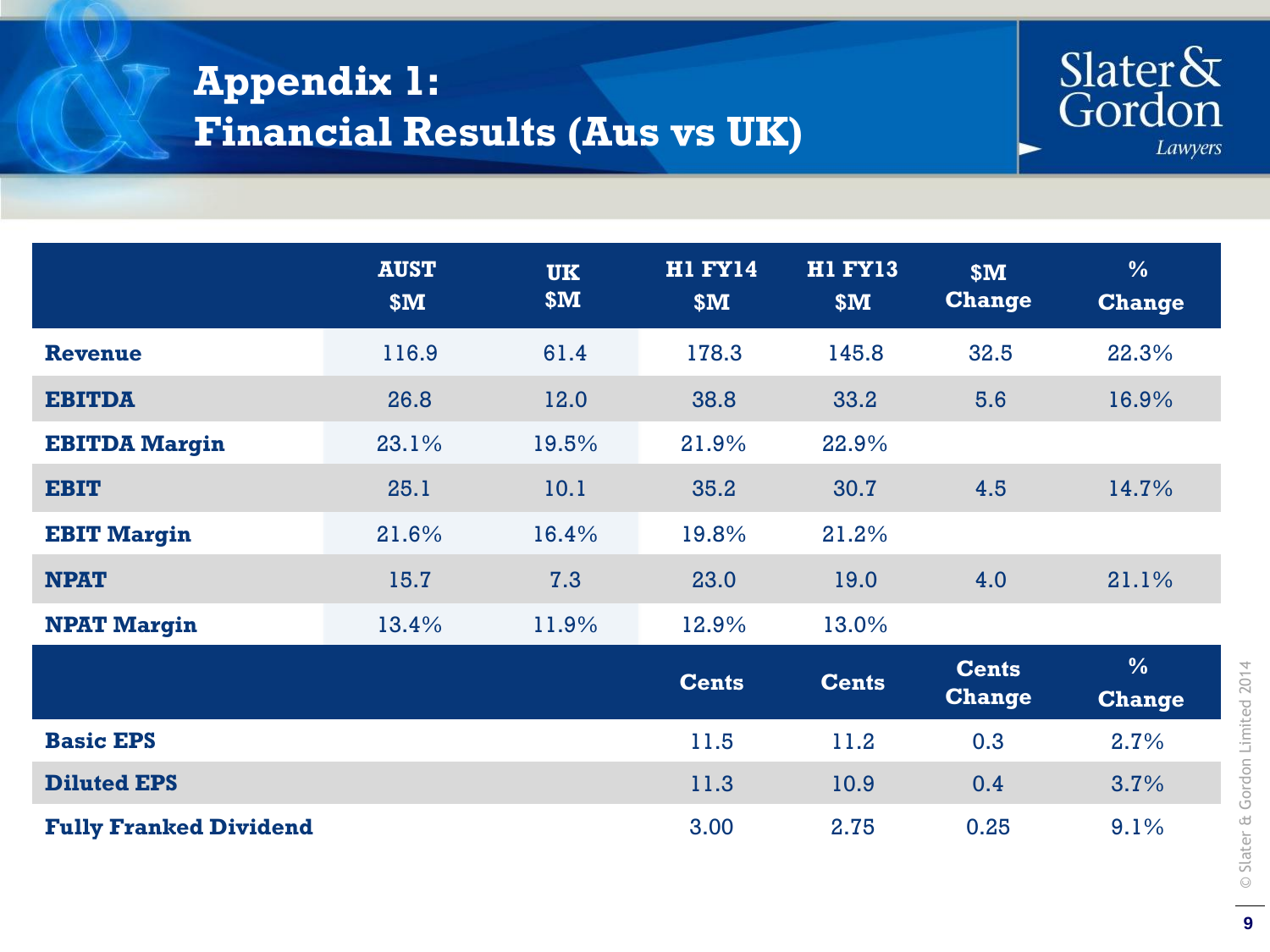# **Appendix 2: Balance Sheet**



### Balance Sheet (Group)

|                                     | <b>H1 FY14</b> | <b>FY13</b> |
|-------------------------------------|----------------|-------------|
| Debtor Days <sup>1</sup>            | 85             | 101         |
| Paid Disbursement Days <sup>1</sup> | 47             | 54          |
| WIP Days (Australia) <sup>2</sup>   | 414            | 412         |
| WIP Days (UK) $2,3$                 | 326            | 233         |
| <b>Net Debt/Equity</b>              | 24.2%          | 9.2%        |
| Interest Cover (times) 4,5          | 15.6x          | 11.0x       |
| Return on Equity <sup>4</sup>       | 12.8%          | 12.1%       |

- *1. Based on net fees*
- *2. Based on total revenue annualised*
- *3. Change related to acquisition of practices with a higher proportion of serious injury cases*
- *4. Normalised for acquisition costs*
- *5. Interest cover excludes notional interest on deferred consideration*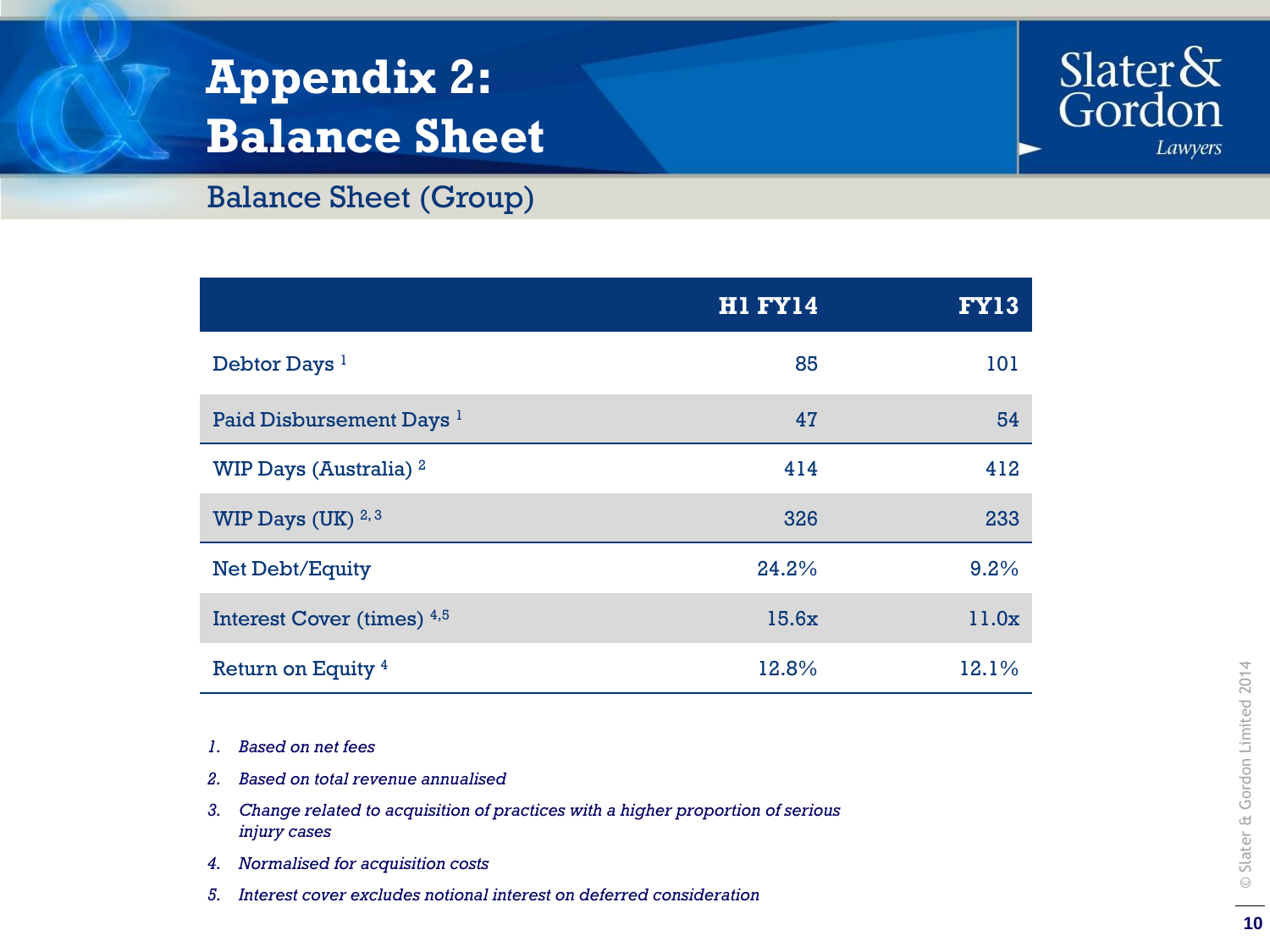# **Appendix 3: Impact of UK Acquisitions**



Expected acquired annual revenue base of approximately  $A$127m<sup>1</sup>$ . (FY13 UK Revenue A\$70m)

EBITDA acquisition multiples in the range of  $3.5x - 4.5x$  (FY14 weighted average of  $4.2x$ )

Acquisitions EPS accretive in FY14

|                                         | <b>Annualised</b><br>Revenue<br>$\mathbf{f}$ | <b>Annualised</b><br>Revenue<br>A\$M <sup>1</sup> | <b>FY14</b><br><b>Pro Rata</b><br>Revenue<br>$EM$ | <b>FY14</b><br>Pro Rata<br>Revenue<br>A\$M <sup>1</sup> | <b>Completion</b><br><b>Date</b> |
|-----------------------------------------|----------------------------------------------|---------------------------------------------------|---------------------------------------------------|---------------------------------------------------------|----------------------------------|
| Taylor Vinters, Goodmans,<br>Pickerings | £10.3                                        | \$18.1                                            | £8.0                                              | \$14.0                                                  | <b>August - November</b><br>2013 |
| Fentons                                 | £27.7                                        | \$48.6                                            | £20.7                                             | \$36.3                                                  | September 2013                   |
| Pannone                                 | £34.5                                        | \$60.5                                            | £11.5                                             | \$20.2                                                  | February 2014                    |
| <b>Total</b>                            | £72.5                                        | \$127.2                                           | £40.2                                             | \$70.5                                                  |                                  |